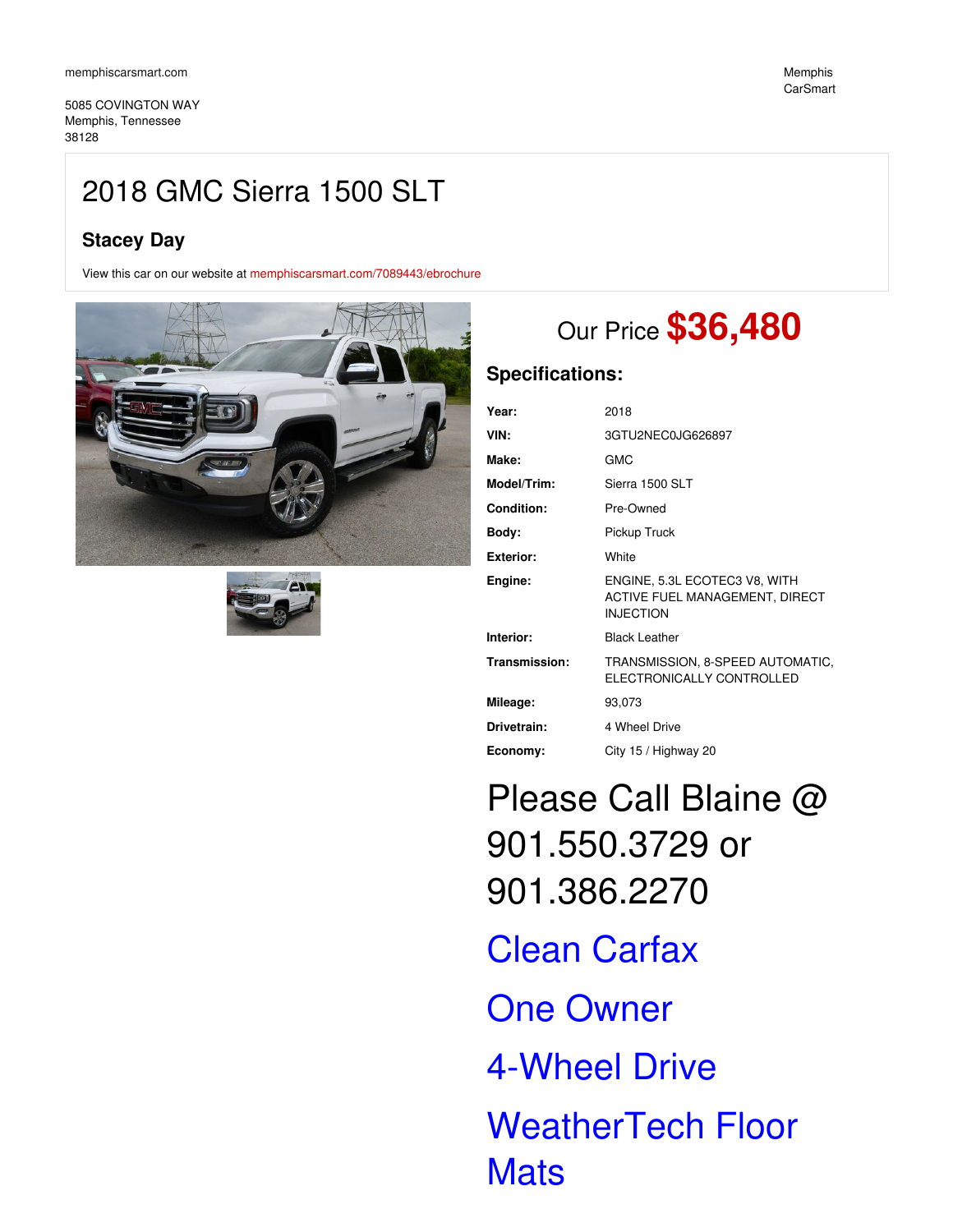**Navigation** Backup Camera Heated & Cooled Seats Heated Steering Wheel Bose Well Maintained Good Tires This 2018 GMC Sierra 1500 SLT is in excellent condition. It comes from a non smoking owner and has been well maintained. This vehicle features an interior that has been professionally detailed.

#### 2018 GMC Sierra 1500 SLT Memphis CarSmart - - View this car on our website at [memphiscarsmart.com/7089443/ebrochure](https://memphiscarsmart.com/vehicle/7089443/2018-gmc-sierra-1500-slt-memphis-tennessee-38128/7089443/ebrochure)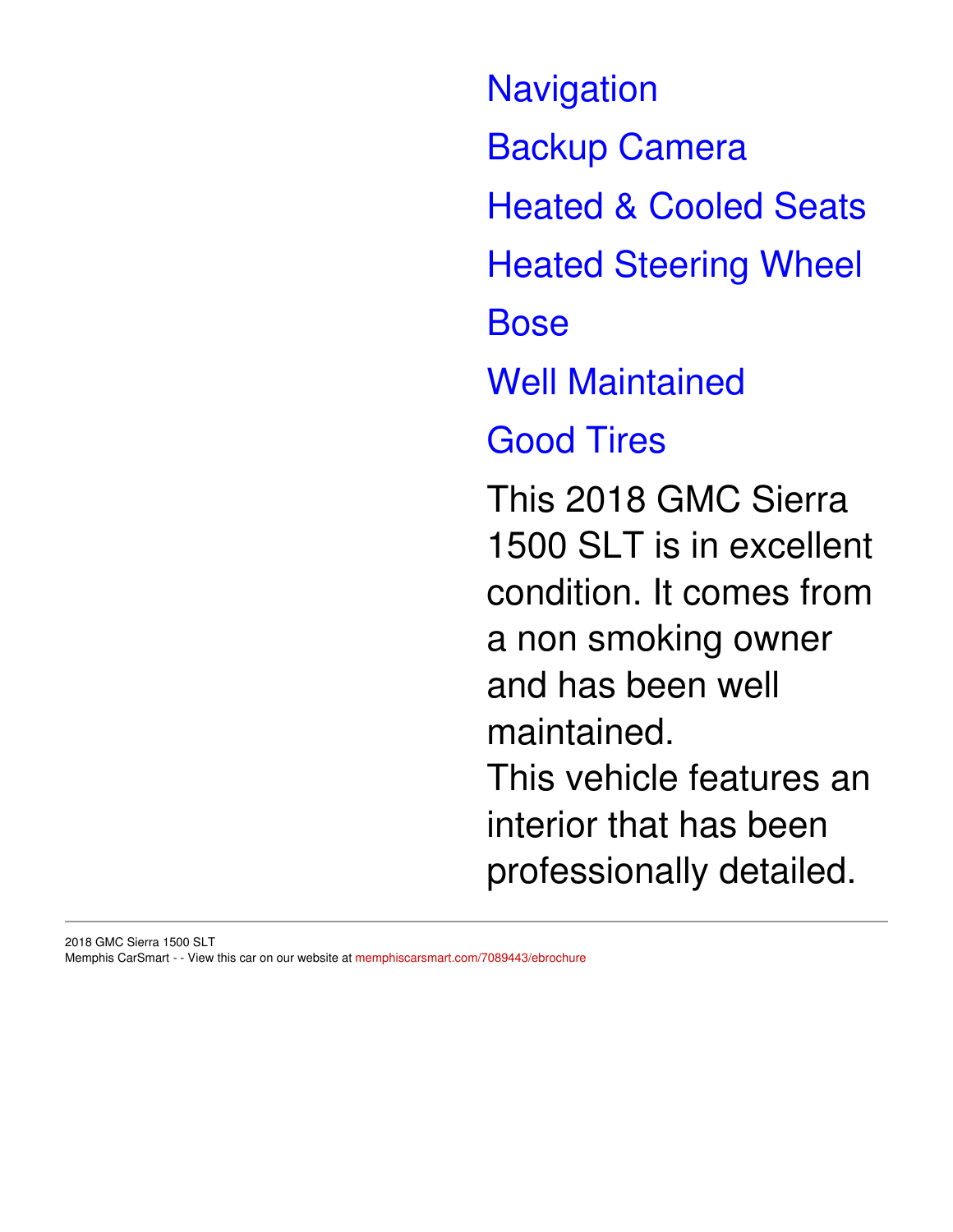

2018 GMC Sierra 1500 SLT Memphis CarSmart - - View this car on our website at [memphiscarsmart.com/7089443/ebrochure](https://memphiscarsmart.com/vehicle/7089443/2018-gmc-sierra-1500-slt-memphis-tennessee-38128/7089443/ebrochure)

# **Installed Options**

## **Interior**

- Air conditioning, dual-zone automatic climate control
- Assist handle, front passenger on A-pillar- Cruise control, steering wheel-mounted
- Defogger, rear-window electric- Door locks, power
- Driver Information Center, 4.2-inch diagonal color display includes driver personalization, warning messages and vehicle information
- Floor covering, color-keyed carpeting
- Floor mats, color-keyed carpeted first and second row (Not available with (GAT) All Terrain Package.)
- Instrumentation, 6-gauge cluster featuring speedometer, fuel level, engine temperature, tachometer, voltage and oil pressure
- Mirror, inside rearview auto-dimming
- Windows, power with driver express up and down and express down on all other windows
- OnStar 4G LTE and available built-in Wi-Fi hotspot offers a fast and reliable Internet connection for up to 7 devices; includes data trial for 3 months or 3GB (whichever comes first) DATA TRIAL OFFER GOOD THROUGH 4/30/2018 (Available Wi-Fi requires compatible mobile device, active OnStar service and data plan. Data plans provided by AT&T. Visit onstar.com for details and system limitations.)
- Pedals, power-adjustable- Power outlet, 110-volt AC
- Remote Keyless Entry (Includes (A91) remote locking tailgate.)
- Remote vehicle starter system
- Seat, rear 60/40 folding bench (folds up), 3-passenger (includes child seat top tether anchor)
- Seating, heated driver and front passenger Only available on Crew Cab and Double Cab models.
- Seats, front 40/20/40 leather-appointed split-bench, 3-passenger with (KA1) heated seat cushions and seat backs. Includes 10-way power driver and front passenger seat adjusters, including driver/front passenger power recline, driver/front passenger power lumbar, 2-position driver memory and adjustable outboard head restraints.
- Steering column, manual Tilt-Wheel and telescoping
- Steering wheel, leather-wrapped with audio and cruise controls
- Theft-deterrent system, unauthorized entry- Universal Home Remote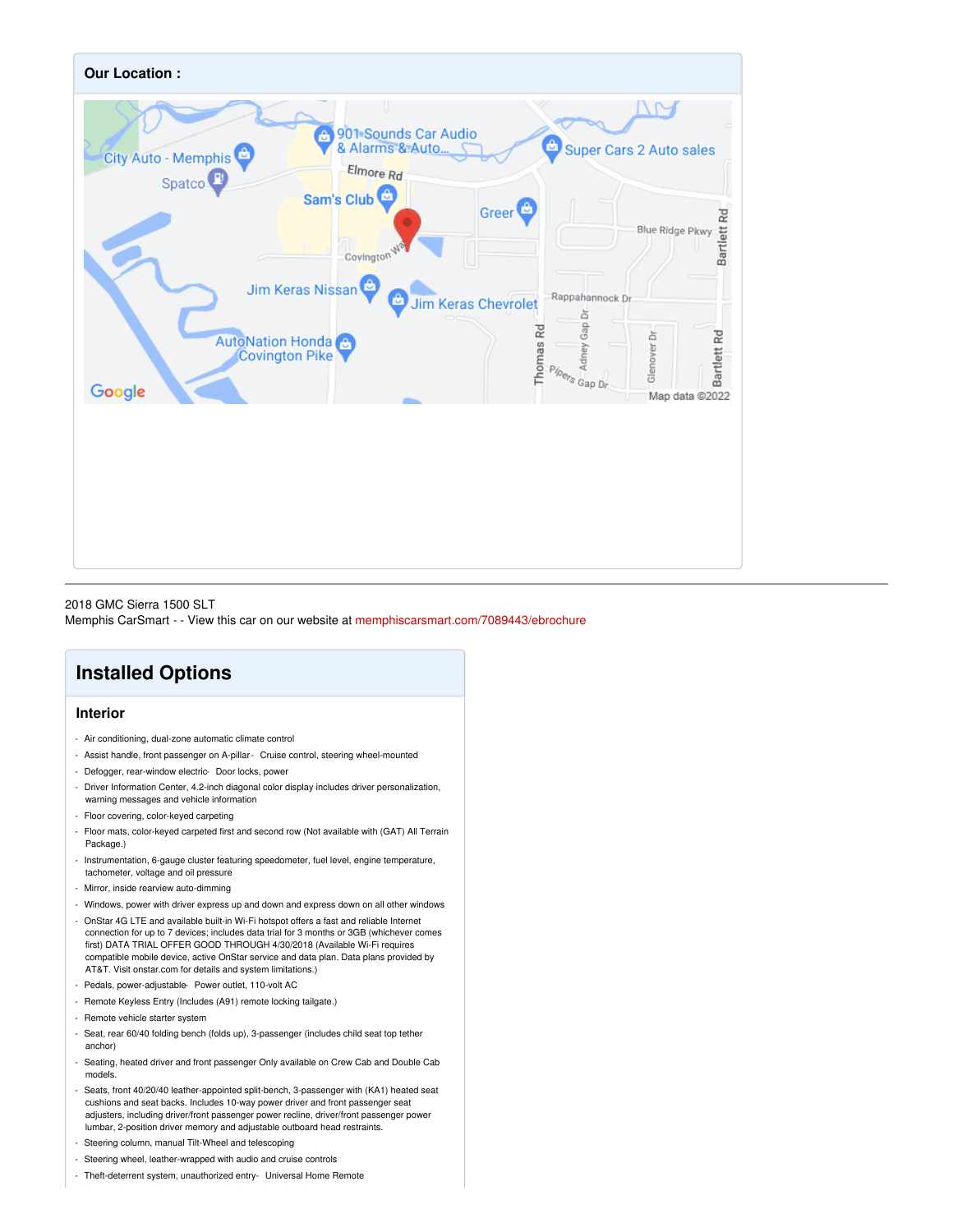#### - Visors, driver and front passenger illuminated vanity mirrors

#### **Exterior**

- Tailgate, EZ-Lift and Lower- Taillamps, LED with signature
- Tire carrier lock keyed cylinder lock that utilizes same key as ignition and door
- Tire, spare P265/70R17 all-season, blackwall- Tires, P265/65R18 all-season, blackwall
- Wheelhouse liners, rear (Requires Crew Cab or Double Cab model.)
- Wheels, 18" x 8.5" (45.7 cm x 21.6 cm) polished aluminum
- Tailgate and bed rail protection caps, top
- Remote Locking Tailgate (Included and only available with (AQQ) Remote Keyless Entry.)
- Moldings, bodyside, chrome
- Mirrors, outside chrome cap, heated power-adjustable, power-folding and driver-side autodimming with integrated turn signal indicators and puddle lamps (includes driver's side spotter mirror)
- Mirror caps, chrome (Not available with (GAT) All Terrain Package and (NHT) max Trailering Package.)
- Lamps, cargo area, cab mounted with switch on center switch bank
- LED Lighting, cargo box with switch on center switch bank
- Headlamps, high intensity discharge (HID) projector-beam with LED signature
- Grille surround, chrome- Glass, deep-tinted- Fog lamps, thin profile LED
- Door handles, chrome- CornerStep, rear bumper
- Bumper, rear chrome with rear bumper corner steps Bumper, front chrome lower
- Active Aero Shutters, front
- 4X4 chrome badge (Included and only available with 4X4 models.)

#### **Safety**

- Air conditioning, dual-zone automatic climate control
- Assist handle, front passenger on A-pillar- Cruise control, steering wheel-mounted
- Defogger, rear-window electric- Door locks, power
- Driver Information Center, 4.2-inch diagonal color display includes driver personalization, warning messages and vehicle information
- Floor covering, color-keyed carpeting
- Floor mats, color-keyed carpeted first and second row (Not available with (GAT) All Terrain Package.)
- Instrumentation, 6-gauge cluster featuring speedometer, fuel level, engine temperature, tachometer, voltage and oil pressure
- Mirror, inside rearview auto-dimming
- Windows, power with driver express up and down and express down on all other windows
- OnStar 4G LTE and available built-in Wi-Fi hotspot offers a fast and reliable Internet connection for up to 7 devices; includes data trial for 3 months or 3GB (whichever comes first) DATA TRIAL OFFER GOOD THROUGH 4/30/2018 (Available Wi-Fi requires compatible mobile device, active OnStar service and data plan. Data plans provided by AT&T. Visit onstar.com for details and system limitations.)
- Pedals, power-adjustable- Power outlet, 110-volt AC
- Remote Keyless Entry (Includes (A91) remote locking tailgate.)
- Remote vehicle starter system
- Seat, rear 60/40 folding bench (folds up), 3-passenger (includes child seat top tether anchor)
- Seating, heated driver and front passenger Only available on Crew Cab and Double Cab models.
- Seats, front 40/20/40 leather-appointed split-bench, 3-passenger with (KA1) heated seat cushions and seat backs. Includes 10-way power driver and front passenger seat adjusters, including driver/front passenger power recline, driver/front passenger power lumbar, 2-position driver memory and adjustable outboard head restraints.
- Steering column, manual Tilt-Wheel and telescoping
- Steering wheel, leather-wrapped with audio and cruise controls
- Theft-deterrent system, unauthorized entry- Universal Home Remote
- Visors, driver and front passenger illuminated vanity mirrors

## **Mechanical**

- Pickup box

- Alternator, 150 amps (Not included with (PCQ) SLT eAssist Package.)
- Battery, heavy-duty 720 cold-cranking amps/80 Amp-hr, maintenance-free with rundown protection and retained accessory power
- Brakes, 4-wheel disc with DURALIFE rotors, 4-wheel antilock- Capless Fuel Fill
- Cargo tie downs (4), movable upper- Cooling, auxiliary external transmission oil cooler
- Cooling, external engine oil cooler- Differential, heavy-duty locking rear
- Engine, 5.3L EcoTec3 V8, with Active Fuel Management, Direct Injection and Variable Valve Timing, includes aluminum block construction (355 hp [265 kW] @ 5600 rpm, 383 lbft of torque [518 Nm] @ 4100 rpm; more than 300 lb-ft of torque from 2000 to 5600 rpm)
- Exhaust, aluminized stainless-steel muffler and tailpipe- Four wheel drive
- Frame, fully-boxed, hydroformed front section
- GVWR, 7200 lbs. (3266 kg) (Requires Crew Cab or Double Cab 4WD models and (L83) 5.3L EcoTec3 V8 engine or (L86) 6.2L EcoTec3 V8 engine. Included with (PCQ) SLT eAssist Package on TC15543 Crew Cab model.)